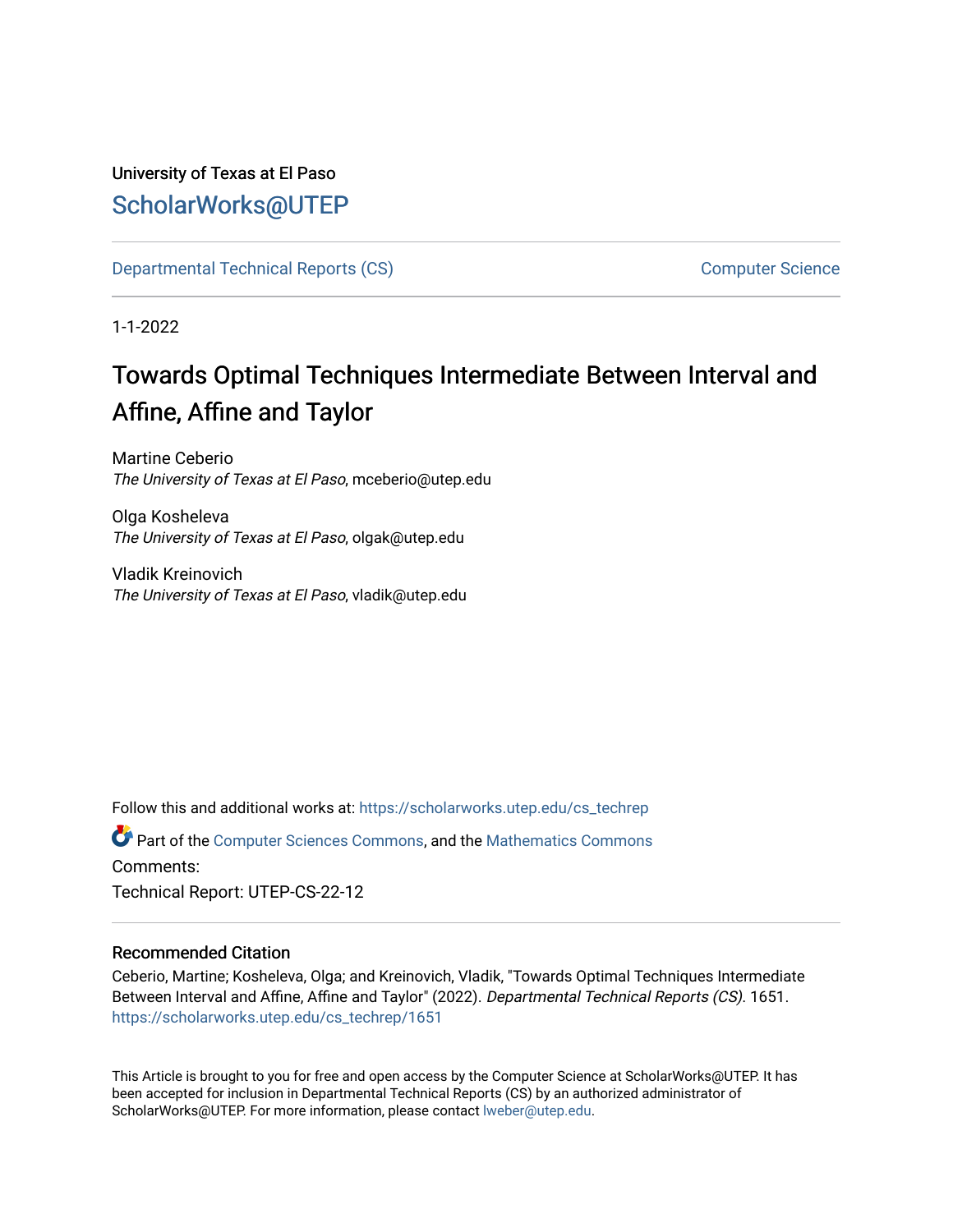# Towards Optimal Techniques Intermediate Between Interval and Affine, Affine and Taylor

Martine Ceberio, Olga Kosheleva, and Vladik Kreinovich

Abstract In data processing, it is important to gauge how input uncertainty affects the results of data processing. Several techniques have been proposed for this gauging, from interval to affine to Taylor techniques. Some of these techniques result in more accurate estimates but require longer computation time, others' results are less accurate but can be obtained faster. Sometimes, we do not have enough time to use more accurate (but more time-consuming) techniques, but we have more time than needed for less accurate ones. In such cases, it is desirable to come up with intermediate techniques that would utilize the available additional time to get somewhat more accurate estimates. In this paper, we formulate the problem of selecting the best intermediate techniques, and provide a solution to this optimization problem.

## 1 Formulation of the Problem

Interval, affine, and Taylor techniques: reminder. In many practical problems, we need to estimate the value of a quantity *y* based on the values of the quantities  $x_1, \ldots, x_n$  on which *y* depends in a known way, as  $y = f(x_1, \ldots, x_n)$  for a known algorithm  $f(x_1, \ldots, x_n)$ .

The problem is that we do not know the exact values of the quantities  $x_i$ , all we know are the results  $\tilde{x}_i$  of measuring  $x_i$ , and these results are, in general different from the actual values of the corresponding quantities; there is usually a non-zero from the actual values of the corresponding quantities: there is usually a non-zero measurement error  $\Delta x_i \stackrel{\text{def}}{=} \tilde{x}_i - x_i$ ; see, e.g., [7]. Often, the only information that we<br>have about each of these measurement error is the upper bound A, on its absolute have about each of these measurement error is the upper bound  $\Delta_i$  on its absolute

Department of Computer Science, University of Texas at El Paso

Olga Kosheleva

Martine Ceberio and Vladik Kreinovich

<sup>500</sup> W. University, El Paso, TX 79968, USA, e-mail: mceberio@utep.edu, vladik@utep.edu

Department of Teacher Education, University of Texas at El Paso

<sup>500</sup> W. University, El Paso, TX 79968, USA, e-mail: olgak@utep.edu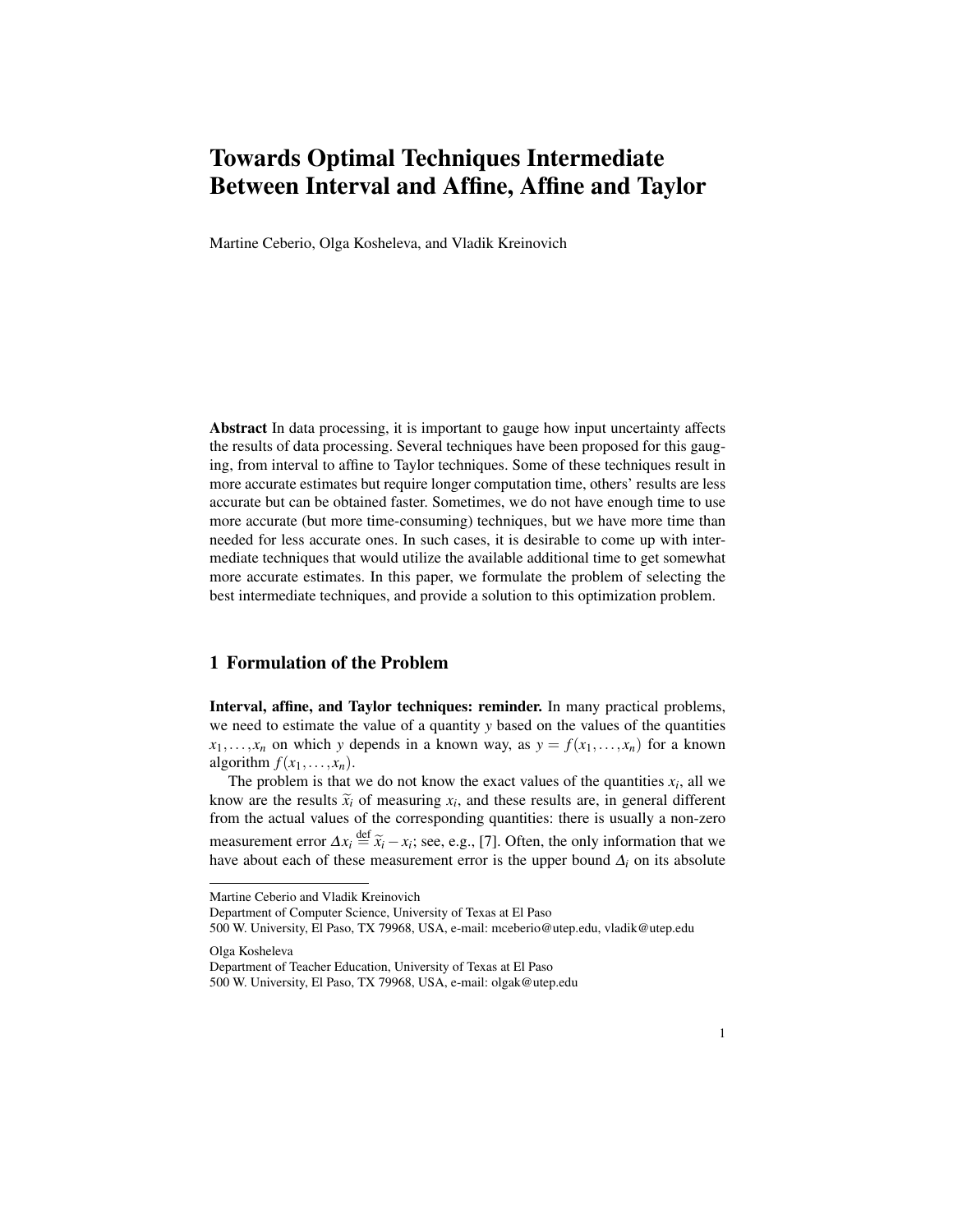value:  $|\Delta x_i| \leq \Delta_i$ . In this case, the only information that we have about the actual (unknown) value  $x_i$  is that this value belongs to the interval  $[\tilde{x}_i - \Delta_i, \tilde{x}_i + \Delta_i]$ . In such situations, it is desirable not only to compute the value  $\tilde{y} = f(\tilde{x}_i, \tilde{y}_i)$  but also to situations, it is desirable not only to compute the value  $\widetilde{y} = f(\widetilde{x}_1,\ldots,\widetilde{x}_n)$ , but also to find the range of possible values of *y*:

$$
\{f(x_1,\ldots,x_n):x_i\in [\widetilde{x}_i-\Delta_i,\widetilde{x}_i+\Delta_i]\}.
$$

One of the natural ideas for computing this range is to take into account that computing *y* consists of several computational steps. So, on each of these steps, we do not only compute the corresponding intermediate result  $z$ , but we also keep some information about the dependence of this result on  $x_i$ , information that will eventually help us to find the desired range. There exist several implementations of this idea.

- In interval computations (see, e.g.,  $[4, 5, 6]$ ), for each intermediate result  $z$ , we keep an interval of possible values of *z*.
- In affine arithmetic (see, e.g., [2, 3]), for each intermediate result *z*, we represent  $\Delta z = \tilde{z} - z$  as the expression

$$
\Delta z = \sum_{i=1}^n a_i \cdot \Delta x_i + \delta z,
$$

in which we know the coefficients  $a_i$  and the upper bound  $\Delta_z$  on the absolute value of the remaining term  $\delta z$ :  $|\delta z| \leq \Delta_z$ .

• In the more general Taylor arithmetic (see, e.g., [1]), instead of a generic linear expression, we keep a generic polynomial expression of a given order *k*:

$$
\Delta z = \sum_{i_1=1}^n a_{i_1} \cdot \Delta x_{i_1} + \ldots + \sum_{i_1=1}^n \ldots \sum_{i_k=1}^n a_{i_1 \ldots i_k} \cdot \Delta x_{i_1} \cdot \ldots \cdot \Delta x_{i_k} + \delta_z,
$$

in which we know the coefficients  $a_{i_1...i_j}$  and the upper bound  $\Delta_z$  on the absolute value of the remaining term  $\delta z$ .

Then, for each elementary computational step – addition, subtraction, multiplication, etc. – we use expressions for this step's inputs to come up with a similar expression for the output of this step. For example, if we know that

$$
\Delta z = \sum_{i=1}^n a_i \cdot \Delta x_i + \delta z \, box and \Delta t = \sum_{i=1}^n b_i \cdot \Delta x_i + \delta t,
$$

with  $|\delta z| \leq \Delta_z$  and  $|\delta t| \leq \Delta_t$ , then for  $s = z + t$ , we get

$$
\Delta s = \sum_{i=1}^{n} (a_i + b_i) \cdot \Delta x_i + \delta s,
$$

where  $|\delta s| \leq \Delta_z + \Delta_s$ .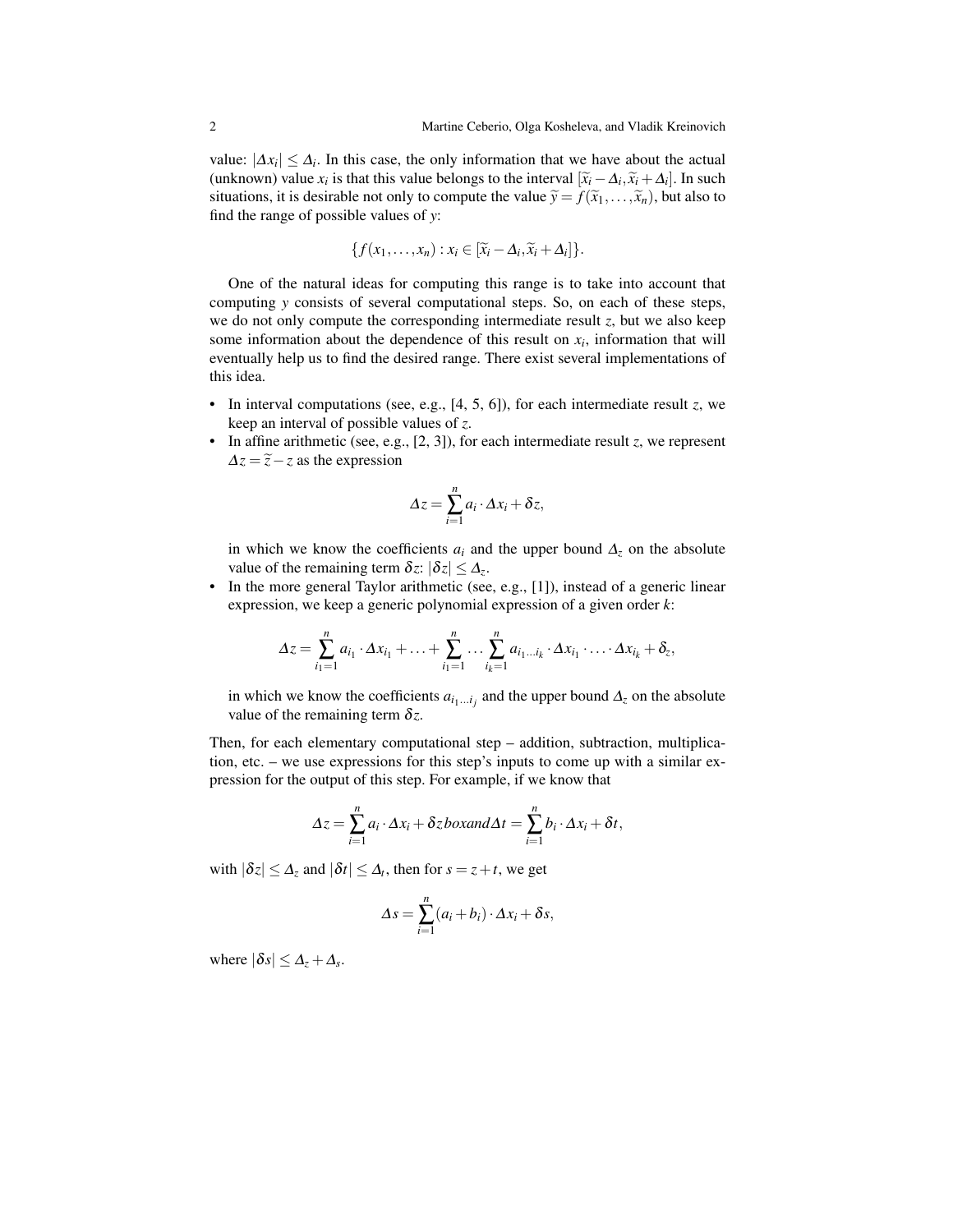Need for intermediate techniques. The more terms we keep in the dependence of  $\Delta z$  on  $\Delta x_i$ , the more accurately we represent this dependence – after all, any continuous function on a bounded domain can be approximated by polynomials as accurately as possible, but the more accuracy we want, the more terms we need. On the other hand, the more terms we keep and process for each intermediate result, the more memory we need and the more computation time we need – and both memory and computation time are often limited.

As of now, the usual choice is either go with interval computations, or use affine arithmetic, or use quadratic Taylor series, or use cubic Taylor series, etc. But what if we do not have enough time to use affine techniques but we still have extra time left when using intervals? In this case, it is desirable to use this extra time to come up with computations which are less time consuming that affine arithmetic, but more accurate than interval computations. Similarly, if we cannot afford quadratic Taylor series but we still have extra time left when using affine arithmetic, it is desirable to come up with computations which are less time consuming that quadratic Taylor technique, but more accurate than affine arithmetic.

Which intermediate techniques should we choose? There are many possible intermediate techniques. We can choose some monomials and only use their linear combinations. Alternatively, we can select some other basis in the linear space of all polynomials of given order, and use linear combinations of some elements of this basis.

In this paper, we show that the optimal choice is selecting monomials.

#### 2 Analysis of the Problem

What we want. If we can only afford to have a limited number *L* of coefficients at each computation stage, then we need to represent the difference ∆*z* corresponding to each intermediate result as

$$
\Delta z = \sum_{\ell=1}^L a_\ell \cdot f_\ell(\Delta x_1,\ldots,\Delta x_n) + \delta z,
$$

where  $f_{\ell}(\Delta x_1,\ldots,\Delta x_n)$  are pre-selected analytical functions, and we know the coefficients  $a_\ell$  and a bound  $\Delta_z$  of the absolute value of the remainder  $\delta z$ .

In this approach, we approximate each dependence of  $\Delta z$  on  $\Delta x_i$  by a linear combination of the functions  $f_\ell(\Delta x_1,\ldots,\Delta x_n)$ , i.e., by an element of the corresponding *L*-dimensional space

$$
A = \left\{ \sum_{\ell=1}^{L} a_{\ell} \cdot f_{\ell}(\Delta x_1, \dots, \Delta x_n) \right\}_{a_1, \dots, a_L}
$$

.

So, selecting an intermediate method means selecting an *L*-dimensional linear (sub)space in the linear space of all analytical functions.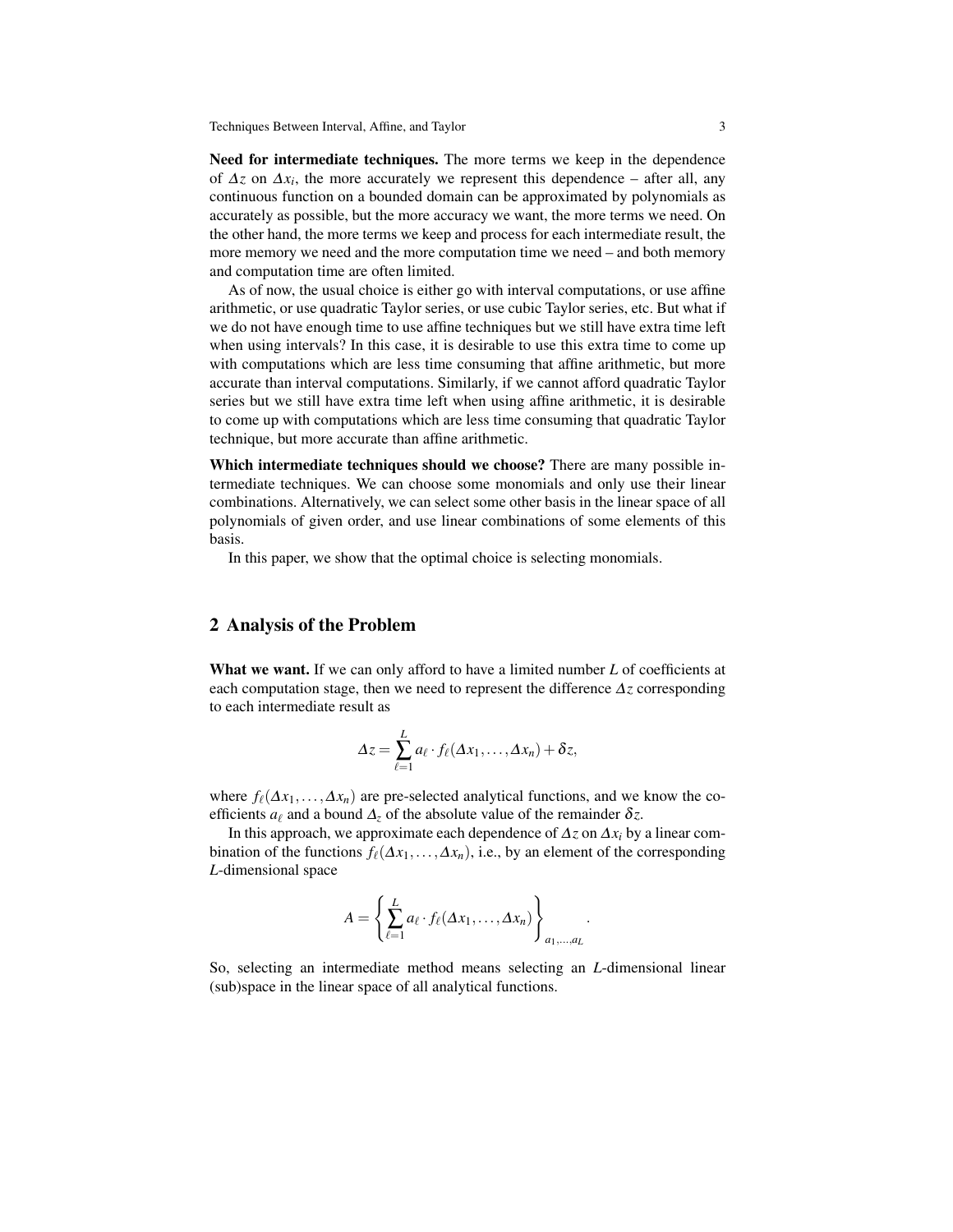What we mean by optimal. We want to select a subspace which is, in some reasonable sense, optimal. In some cases, optimal means attaining the largest or the smallest value of some objective function. However, optimality criteria can be more general. For example, if we select average approximation error as the objective function, we may end up with several different spaces with the same smallest possible value of this objective function. In this case, it is reasonable to select, among them, the space that requires the smallest possible average computation time. This is equivalent to selecting an optimality criterion which is more complex than numerical: according to this criterion, a space *A* is better than a family *A* ′ if:

- either *A* has a smaller average approximation error,
- or they have the same average approximation error, but *A* ′ has a smaller average computation time.

We can have even more complex criteria. In general, what all these criteria do is for some pairs of alternatives *A* and *A'* that *A* is better – we will denote it by  $A < A'$  – or that they are of equal quality with respect to this criterion; this we denote by  $A \sim A'$ . It is also possible that for some pairs, the criterion does not tell us which alternative is worse. Of course, these conclusions should be consistent: e.g., if *A* is better than *A'*, and *A'* is better than *A''*, then *A* should be better than *A''*.

What is important is that there should be exactly one alternative which is, according to this criterion, better than or of equal quality than all others. Indeed, as we have mentioned, if there are several optimal alternatives, this would mean that we can use the corresponding non-uniqueness to optimize something else – and thus, that the original optimality criterion is not final.

Scale-invariance. We process the values of physical quantities, but the numerical values of these quantities depend on the choice of a measuring unit. If we replace meters with centimeters, the lengths remain the same, but the numerical values of all the lengths become multiplied by  $c = 100$ . In general, if we select a different measuring unit for the quantity  $x_i$ , then its numerical value (and thus, the numerical value of the difference  $\Delta x_i = \tilde{x}_i - x_i$  gets multiplied by the corresponding factor  $c_i > 0$ :  $x_i \mapsto c_i \cdot x_i$ .

It is reasonable to assume that the relative quality of different approximation families do not depend on the choice of units. Indeed, it would be very strange if one family is better for meters and kilograms, and another is better for centimeters and grams.

Now, we are ready to formulate our main result.

#### 3 Definition and the Main Result

**Definition 1.** Let  $\mathcal A$  be a set; its elements will be called alternatives.

*• By an optimality criterion <i>on the set* S, we mean a pair of relations (<,∼) that *satisfy the following properties:*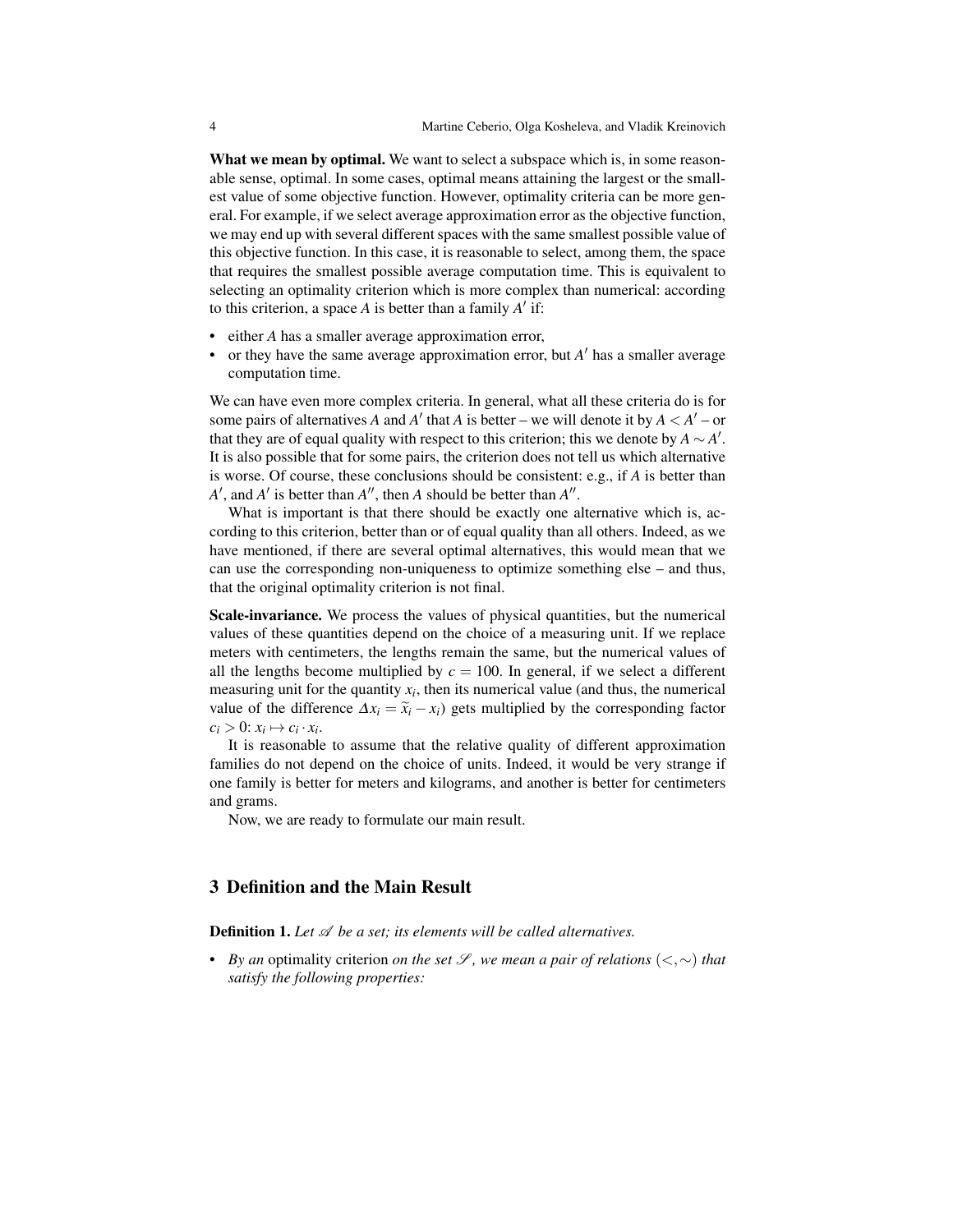Techniques Between Interval, Affine, and Taylor 5

- $-$  *if*  $A < A'$  *and*  $A' < A''$ *, then*  $A < A''$ *;*
- $\leftarrow$  *if*  $A \leq A'$  and  $A' \sim A''$ , then  $A \leq A''$ ;
- $\leftarrow$  *if*  $A \sim A'$  and  $A' < A''$ , then  $A < A''$ ;
- $\rightarrow$  *if*  $A \sim A'$  and  $A' \sim A''$ , then  $A \sim A''$ ;
- *– always A* ∼ *A; and*
- $-$  *if*  $A < A'$  *then*  $A \nsim A'$  *and*  $A' \nless A$ .
- We say that an alternative A is optimal for every  $A' \in \mathcal{A}$ , we have  $A < A'$  or *A* ∼ *A* ′ *.*
- *• We say that an optimality criterion is* final *if there is exactly one optimal alternative.*

**Definition 2.** Let  $\mathcal{A}$  be the set of all L-dimensional linear subspaces of the lin*ear space of all analytical functions. We say that the optimality criterion is* scaleinvariant *if for all tuples*  $c = (c_1, \ldots, c_n)$  *of positive numbers, we have*  $A \leq A' \Leftrightarrow$  $S_c(A)$  <  $S_c(A')$  and  $A \sim A'$  ⇔  $S_c(A) \sim S_c(A')$ *, where* 

$$
S_c(A) = \{f(c_1 \cdot \Delta x_1, \ldots, c_n \cdot \Delta x_n) : f(\Delta x_1, \ldots, \Delta x_n) \in A\}.
$$

Proposition. *For every scale-invariant final optimality criterion, the optimal linear space is the set of all linear combinations of given L monomials.*

*Comment.* In other words, the optimal method between interval and affine means selecting  $L < n$  variables  $i_1, \ldots, i_L$ , and considering expressions

$$
\Delta z = \sum_{\ell=1}^L a_\ell \cdot x_{i_\ell} + \delta z.
$$

The optimal method between affine and quadratic Taylor methods means selecting *L*−*n* pairs ( $i$ <sup>*ℓ*</sup>,  $j$ <sup>*ℓ*</sup>), and considering expressions

$$
\Delta z = \sum_{i=1}^n a_i \cdot x_i + \sum_{\ell=1}^{L-n} a_\ell \cdot x_{i_\ell} \cdot x_{j_\ell} + \delta z,
$$

| .,<br>٠<br>. |
|--------------|
|--------------|

**Proof of the Proposition.** Let us first prove that the optimal space  $A_{opt}$  is itself scale-invariant, i.e., that  $T_c(A_{opt}) = A_{opt}$  for all *c*. Indeed, by definition of optimality, for every *A'*, we have  $A_{opt} < A'$  or  $A_{opt} \sim A'$ . This is true for all *A'*, in particular, for  $A' = T_{c^{-1}}(A)$ , where  $(c_1, ..., c_n)^{-1} \stackrel{\text{def}}{=} (c_1^{-1}, ..., c_n^{-1})$ . By using scaleinvariance, from  $A_{opt} < T_c-1(A)$ , we conclude that  $T_c(A_{opt}) < T_c(T_c-1(A)) = A$ , and from  $A_{opt} \sim T_{c^{-1}}(A)$ , we conclude that  $T_c(A_{opt}) \sim T_c(T_{c^{-1}}(A)) = A$ . Thus, for each alternative *A*, we have either  $T_c(A_{opt}) < A$  or  $T_c(A_{opt}) \sim A$ . By definition of an optimal alternative, this means that the alternative  $T_c(A_{opt})$  is optimal. But our optimality criterion is final, which means that there is only one optimal alternative, and therefore,  $T_c(A_{opt}) = A_{opt}$ .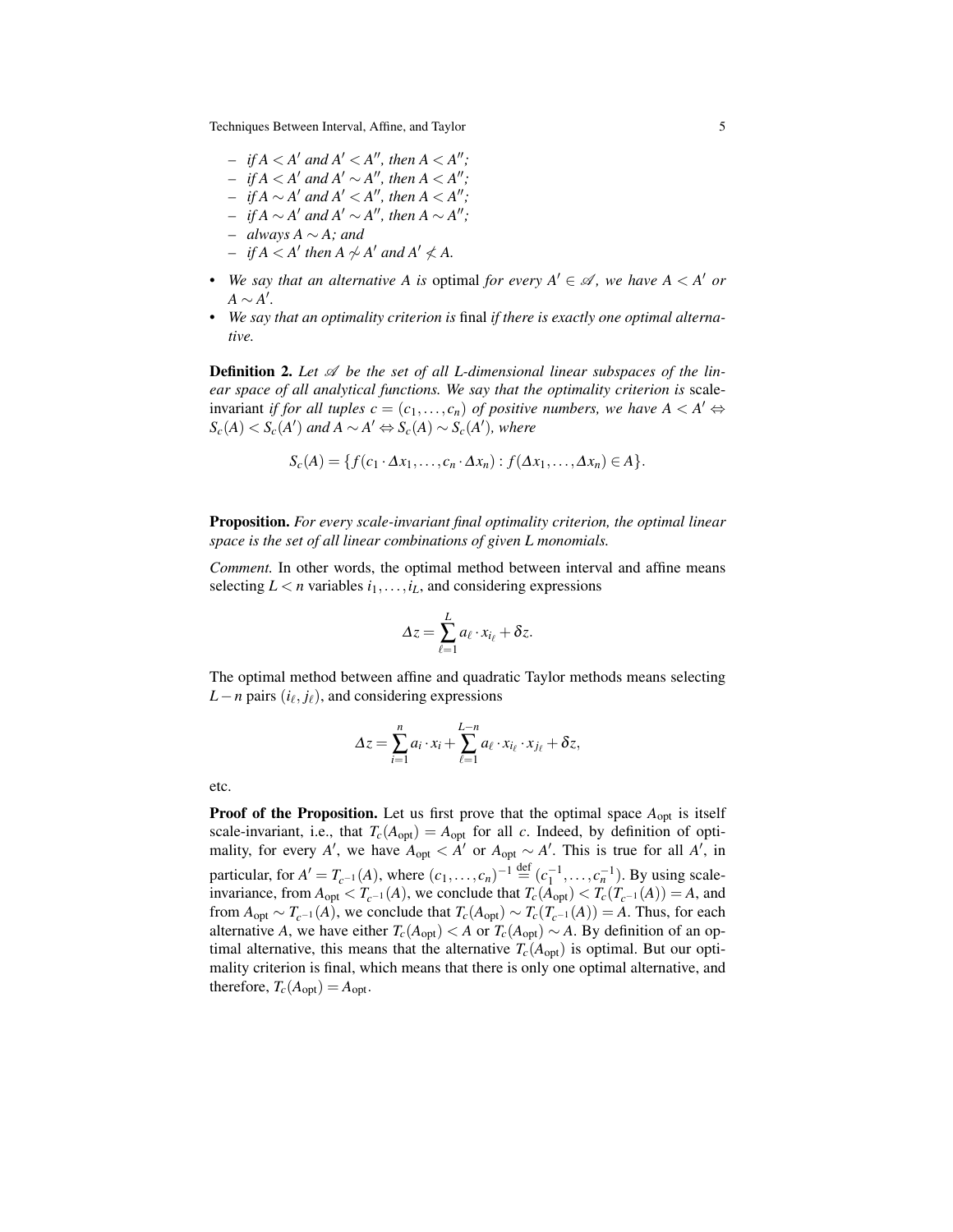Each function from the basis of the optimal family is an analytical function, i.e., a sum – finite or infinite – of monomials, i.e., of the expressions of the type  $(\Delta x_1)^{k_1} \cdot \ldots \cdot (\Delta x_n)^{k_n}$ . Let  $m_1$  be the smallest possible value of  $k_1$  in all *L* basic functions. Then, the function containing a non-zero term with  $x_1^{m_1}$  has the form

$$
f_{\ell}(\Delta x_1, \Delta_2, \ldots, \Delta x_n) =
$$
  

$$
(\Delta x_1)^{m_1} \cdot P_1(\Delta x_2, \ldots, \Delta x_n) + (\Delta x_1)^{m_1+1} \cdot P_2(\Delta x_2, \ldots, \Delta x_n) + \ldots,
$$

where  $P_k$  are polynomials and  $P_1$  is not identically 0. Due to scale-invariance, for each  $c_1$ , the function

$$
f_{\ell}(c_1 \cdot \Delta x_1, \Delta_2, \dots, \Delta x_n) =
$$
  

$$
c_1^m \cdot (\Delta x_1)^{m_1} \cdot P_1(\Delta x_2, \dots, \Delta x_n) + c_1^{m+1} \cdot (\Delta x_1)^{m_1+1} \cdot P_2(\Delta x_2, \dots, \Delta x_n) + \dots
$$

also belongs to the space *A*opt, and thus, the function

$$
c_1^{-m} \cdot f_\ell(c_1 \cdot \Delta x_1, \Delta_2, \dots, \Delta x_n) =
$$
  

$$
(\Delta x_1)^{m_1} \cdot P_1(\Delta x_2, \dots, \Delta x_n) + c_1 \cdot (\Delta x_1)^{m_1+1} \cdot P_2(\Delta x_2, \dots, \Delta x_n) + \dots
$$

A finite-dimensional linear space is closed, i.e., contains all its limits. In particular, in the limit  $c_1 \rightarrow 0$ , we conclude that the space *L* contains the function

$$
(\Delta x_1)^{m_1} \cdot P_1(\Delta x_2,\ldots,\Delta x_n).
$$

Similarly, by considering the smallest possible power of  $\Delta x_2$  in this expression and using scale-invariance, we conclude that the optimal linear space contains a function  $(\Delta x_1)^{m_1} \cdot (\Delta x_2)^{m_2} \cdot Q_1(\Delta x_3,\ldots,\Delta x_n)$ , etc., and in the end, that the optimal linear space contains a monomial  $(\Delta x_1)^{m_1} \cdot (\Delta x_2)^{m_2} \cdot \ldots \cdot (\Delta x_n)^{m_n}$ .

By subtracting terms proportional to this monomial from all the basic functions, we thus get a new basis, in which we can also select a monomial, etc. At the end, we indeed get a representation of the optimal linear space as the set of all linear combinations of *L* monomials.

The proposition is proven.

How we can implement this idea. In the case of techniques intermediate between interval and affine, we can select the variables  $x_i$  for which the initial uncertainty is the largest.

Alternatively, at each step like computing  $s = z + t$ , we can first combine all 2L terms from both expressions for *z* and for *t*, and then keep *L* of them with the largest uncertainty – i.e., the largest values of the corresponding term  $|a_i| \cdot \Delta_i$ .

#### Acknowledgments

This work was supported in part by the National Science Foundation grants 1623190 (A Model of Change for Preparing a New Generation for Professional Practice in